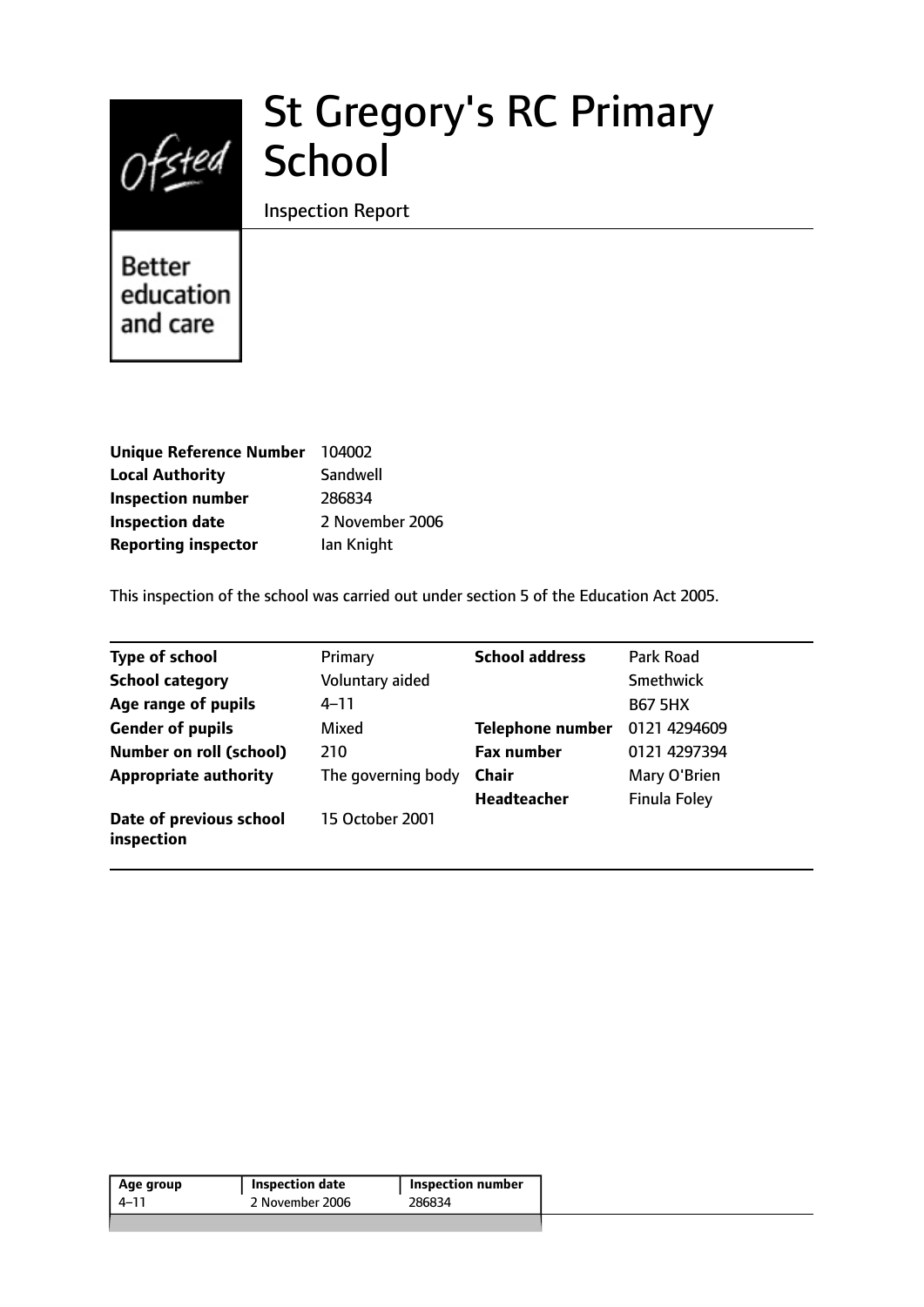© Crown copyright 2006

Website: www.ofsted.gov.uk

This document may be reproduced in whole or in part for non-commercial educational purposes, provided that the information quoted is reproduced without adaptation and the source and date of publication are stated.

Further copies of this report are obtainable from the school. Under the Education Act 2005, the school must provide a copy of this report free of charge to certain categories of people. A charge not exceeding the full cost of reproduction may be made for any other copies supplied.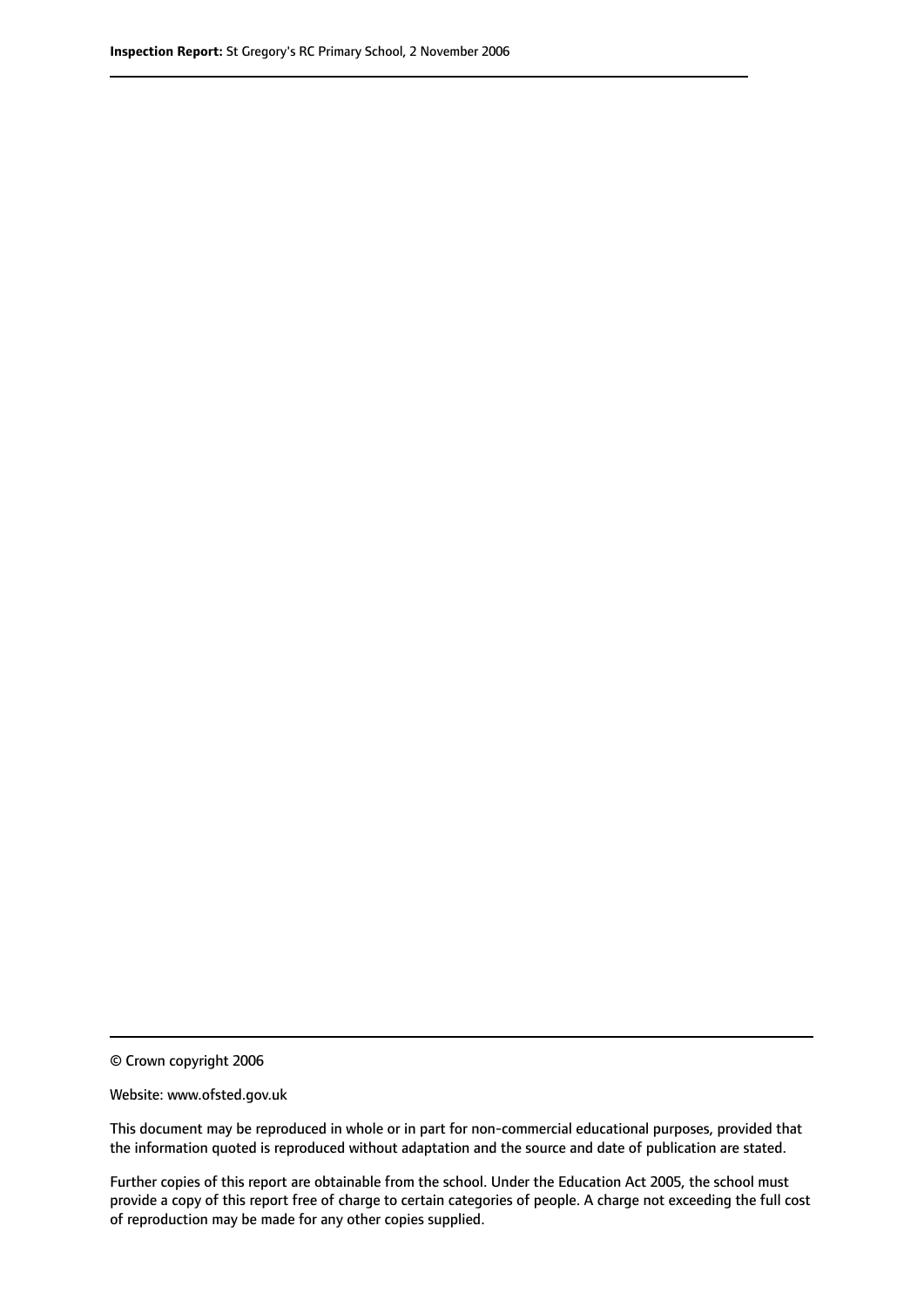## **Introduction**

The inspection was carried out by one Additional Inspector.

## **Description of the school**

This average sized, voluntary aided school primarily serves the local parish, although significant numbers of pupils travel from further afield to attend. Almost all pupils are White British, with a small number from Asian, Black or mixed heritage. The proportion of pupils eligible for free school meals is well below average. The school has received a number of awards since the last inspection, including Investor in People, Healthy Schools Platinum, Active Mark Gold and Arts Mark Gold.

### **Key for inspection grades**

| Grade 1 | Outstanding  |
|---------|--------------|
| Grade 2 | Good         |
| Grade 3 | Satisfactory |
| Grade 4 | Inadequate   |
|         |              |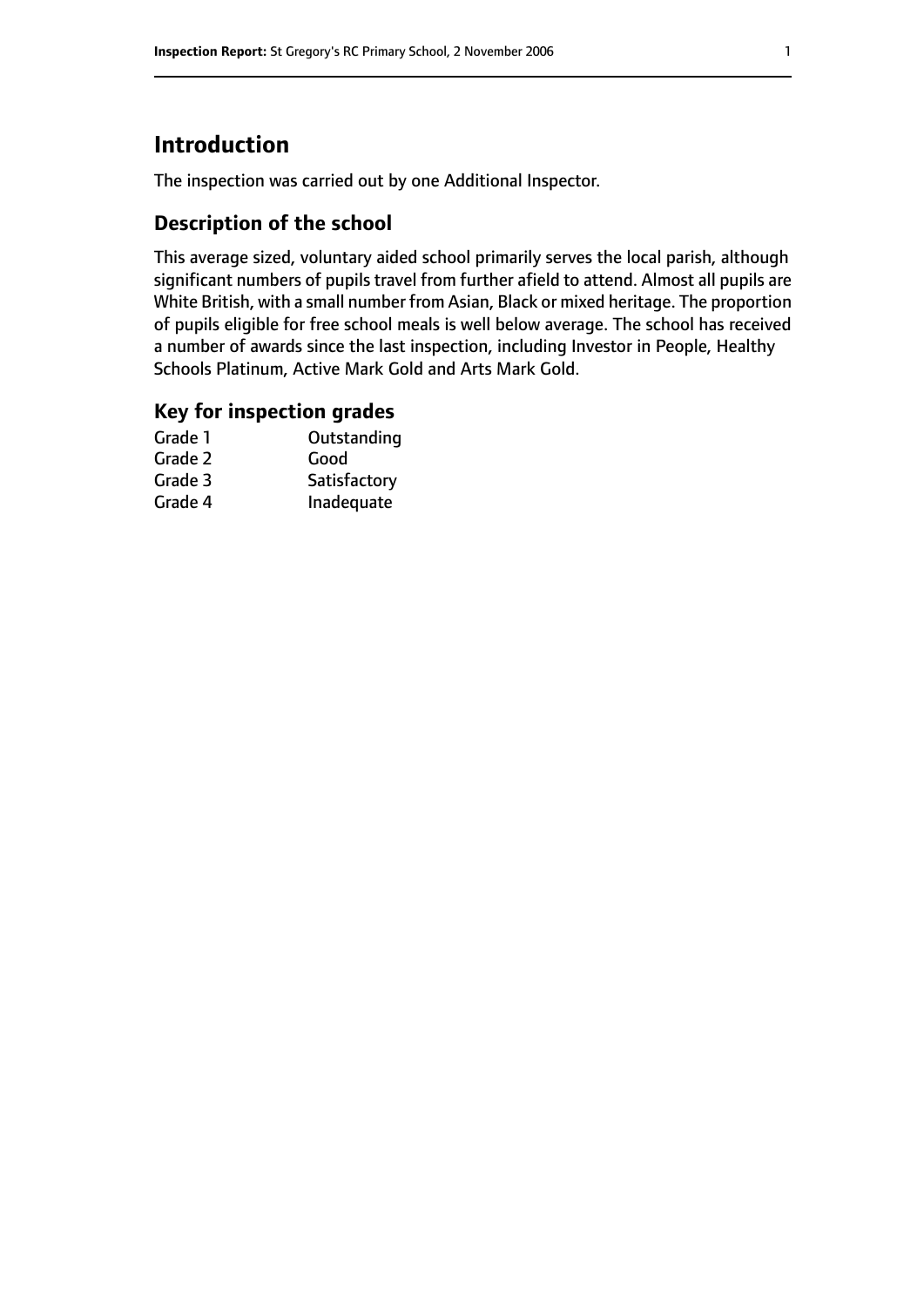## **Overall effectiveness of the school**

#### **Grade: 1**

The school's motto, 'Loving and Learning', sums up the whole ethos of this outstanding school. 'The pupils are encouraged not only in their studies but also to become valuable members of their school, family, community and church,' wrote one parent; this statement aptly sums up the findings of this inspection. Parents appreciate the care that their children receive as they start out on their journey in the Nursery and Reception classes. Excellent provision sets pupils securely on the path to high achievement. Pupils leave the school with standards that are well above average overall and exceptionally high in English. What is particularly notable is that almost all pupils gain at least the expected levels in National Curriculum tests at the end of Years 2 and 6. This is because the school's excellent tracking of pupils' progress, coupled with high expectations of what they should achieve, enables sensitive and focused support to be given to those pupils who need a little more help. The most capable are also well catered for as is shown in the high proportions gaining the higher levels in the National Curriculum tests, especially in English. The achievement of pupils is outstanding. This is because of outstanding teaching, founded on a clear understanding of the needs of individuals. This outstanding achievement in the core skills and the outstanding provision for personal, social and health education ensures that pupils are extremely well prepared for life in the world of work.

Not only do pupils do so well academically, but their personal development and well-being are outstanding too. They really enjoy school, are highly attentive in lessons, keen to take part and behave particularly well. Attendance is above average. Pupils show a clear understanding of healthy living and keeping safe because the school promotes them particularly well through, for example, regular physical activity, swimming and healthy eating. Pupils eagerly take responsibility, for example acting as peer mediators, and Year 6 especially enjoy their sessions when they act as 'buddies' to children in Reception.

The curriculum is good and supports literacy particularly well as teachers ensure that the skills learned in English are reinforced and extended in other lessons. The school has identified that the next step in developing the whole curriculum is to focus on developing the skills of problem solving and research to complement pupils' very good knowledge and understanding. The school cares for pupils supremely well, which they appreciate.

The glue that holds the school together is the clarity of vision that is shared by all in the school under the excellent leadership of the headteacher and her deputy, supported by a good governing body. There is an uncompromising drive towards continuous, sustainable improvement, which is reflected in the school's development planning. The school's work is rigorously checked to identify areas to work on. All the parents who returned questionnaires agreed that the school is led and managed well.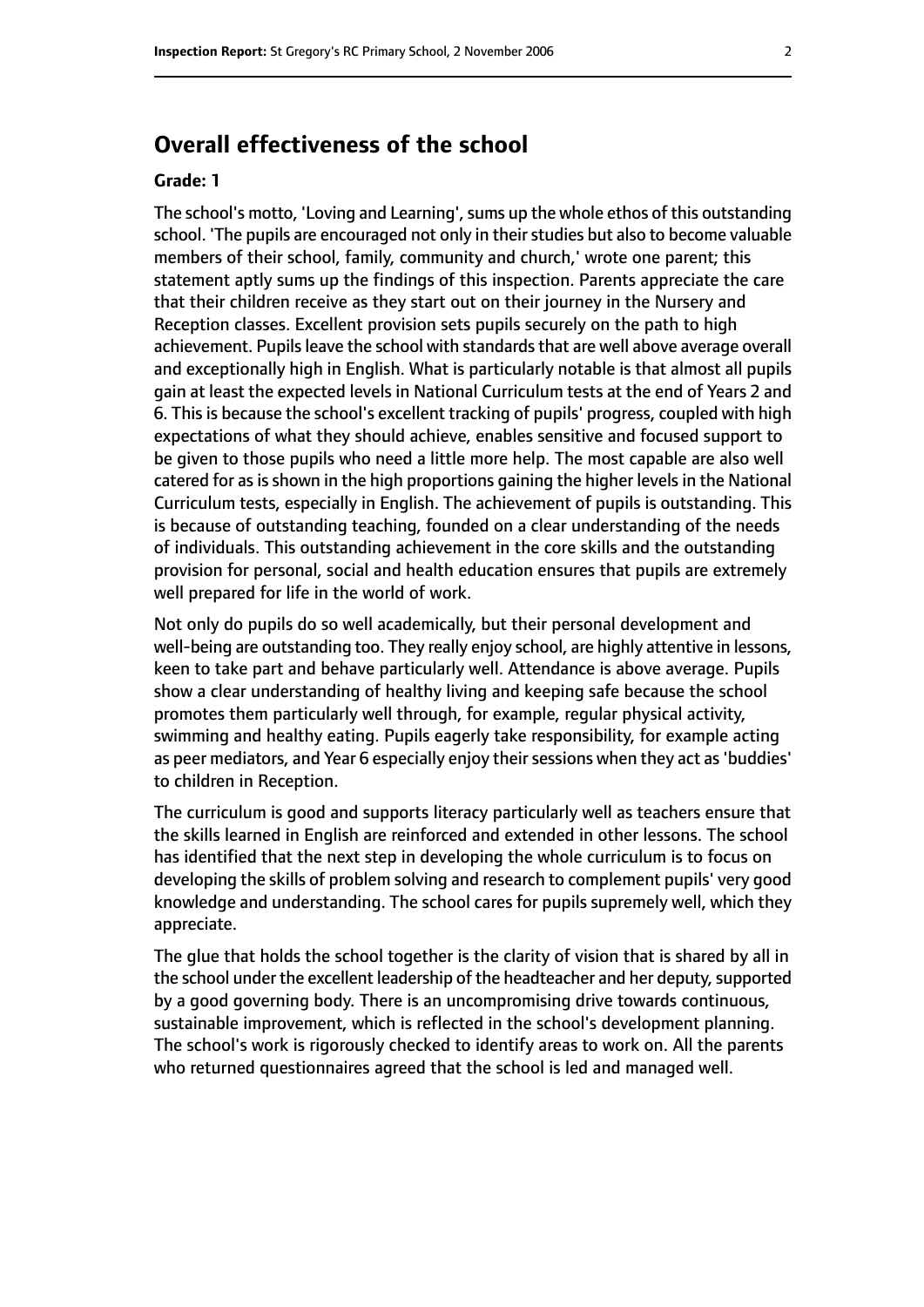#### **What the school should do to improve further**

 $\cdot$  Implement the plans to provide more opportunities within the curriculum for pupils to develop the skills relevant to each subject, for example in problem solving and research.

## **Achievement and standards**

#### **Grade: 1**

Children enter the Nursery with standards as expected for their age, and enter Year 1 with standards above expectations in all areas of learning. There are variations in standards from year to year. For example, the Reception class last year were not as strong as this year's class in aspects of communication, language and literacy, and this has been noted and support provided. Standards are above average at the end of Year 2, well above average at the end of Year 6, and exceptionally high in English. This follows from the high expectations of staff and pupils informed by the school's challenging year-on-year targets for progress that are generally met. Almost all pupils achieve at least the expected levels and a high proportion gains the higher levels in both Years 2 and 6. The school is proactive in identifying pupils who seem to be progressing more slowly than they should and providing them with well managed, sensitive and focused support. As a result, they make the same excellent progress as their peers. The standards pupils attain represent outstanding achievement when considered in the light of their previous attainment and backgrounds.

## **Personal development and well-being**

#### **Grade: 1**

Pupils really thrive in the supportive atmosphere in the school and their spiritual, moral, social and cultural development is excellent. Although a few pupils find it difficult to behave well, the positive ethos of the school and the excellent provision for personal development help all pupils to behave exceptionally well and to show extremely positive attitudes. Pupils' cultural understanding is enhanced by links with schools abroad and particularly good provision for pupils to understand western culture. Pupils really enjoy coming to school, saying that lessons are fun. Excellent personal, social and health education provision ensures that pupils understand the importance of keeping safe and of healthy living. Pupils spoke of how well used the salad bar is at lunchtimes, for example, and in lessons they naturally adopted safe practices as they moved around rooms. They say there is very little bullying but understand the procedures they would need to follow and are confident that any incidents are dealt with quickly and effectively. The school has the 'National Healthy School' award; a Year 6 pupil said the school is 'a very active school'. The high standards in the core subjects and in personal, social and health education ensure that pupils are very well prepared for the world of work. They have plenty of opportunities to take responsibility in school and the wider community. Older pupils are trained as peer mediators and the school council has a real and effective voice with its suggestions regularly discussed by the governing body.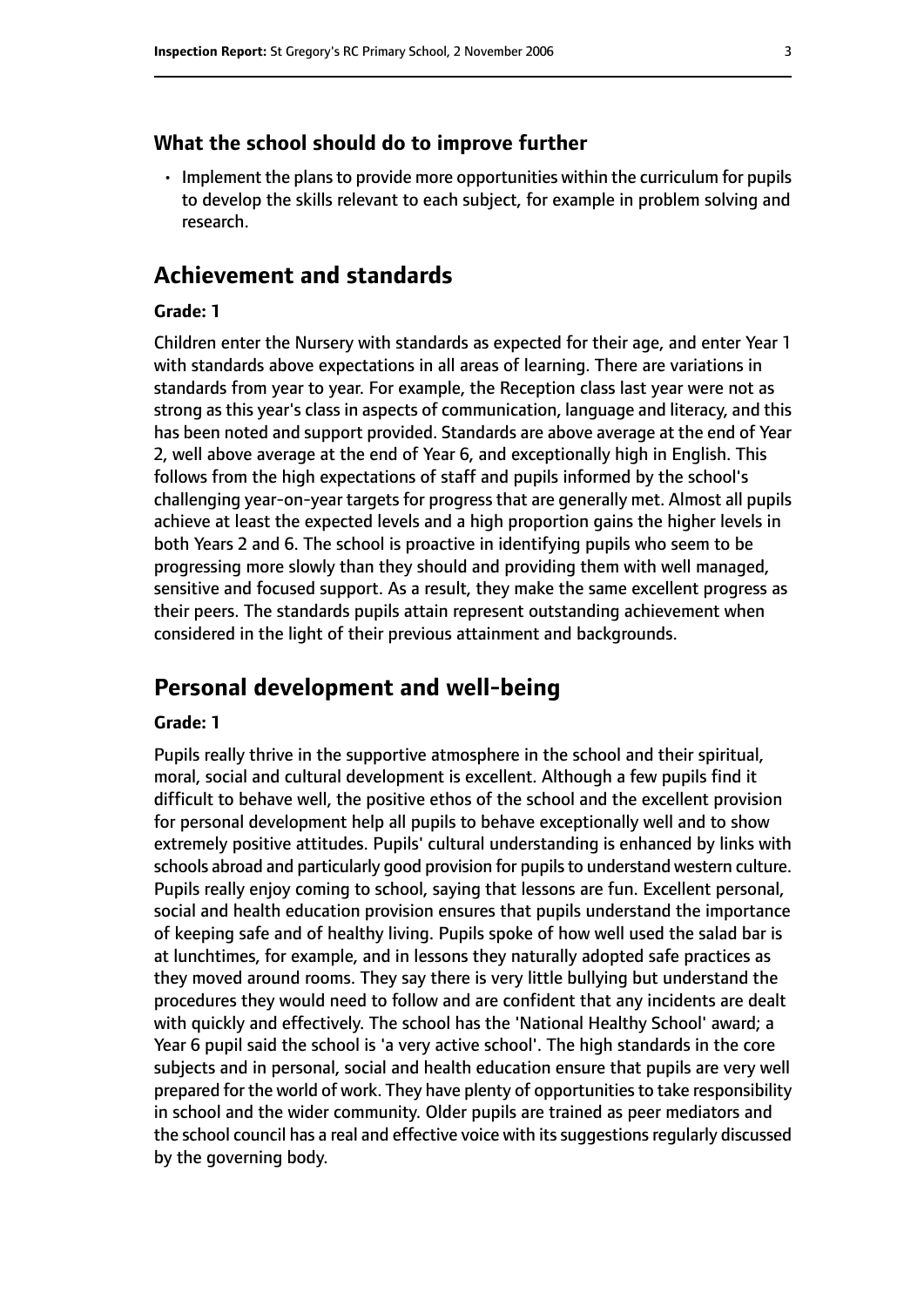## **Quality of provision**

#### **Teaching and learning**

#### **Grade: 1**

When a group of pupils from Year 6 were asked to sum the school up in one sentence, one said, 'You can depend on really good learning.' That is the reason, in a nutshell, why achievement is so good in the school: teaching is focused on learning and is consistently of high quality. It is focused and planned very carefully to meet the needs of all in the class. Teachers make sure that everything they do matches pupils' needs closely; for example, when questioning pupils, they nominate pupils to answer questions that are designed to challenge individuals at their own level. Regular assessment is used to identify pupils who are in danger of falling behind and they attend highly effective groups to build self-esteem and confidence. This is a big factor in the rapid and sustained progress of pupils with learning difficulties and disabilities. All of these excellent features are also evident in the Foundation Stage, within the mix of activities between those that are led by adults and those that children choose for themselves. As a result, children here achieve at the same high level.

## **Curriculum and other activities**

#### **Grade: 2**

Through its highly effective self-evaluation, the school identified some areas where the curriculum could be improved. As a result, it was restructured so as to teach many subjects through cross-curricular themes, enhanced by visitors and visits. Pupils say how much they appreciate this and enjoy residential trips, for example. This approach is now well embedded in the school's practice and has a particular impact on writing as teachers carefully plan activities in other subjects that link with the foci in English. English results in National Curriculum tests have been higher than those in mathematics. The school analysed reasons for this and is phasing in the use of a published scheme that aims to enhance understanding of mathematics as well as covering the content. However, this has not had time to have a significant impact on outcomes. The school maintains close and productive links with other local schools in a primary partnership. This allows the sharing of particularly good practice. In addition, the school rightly sees itself as a focal point for the Catholic community through its close working links with the church. The school is aware that the curriculum at the moment does not always focus clearly enough on the skills pupils need to gain, for example, in problem solving, alongside the content they need to learn and is currently working to modify the curriculum further to redress this balance.

#### **Care, guidance and support**

#### **Grade: 1**

The school has a powerful ethos of caring, based on its foundation as a faith school. Pupils understand that staff really care for them in a safe and healthy environment, and they respond supremely well. All child protection procedures are in place and have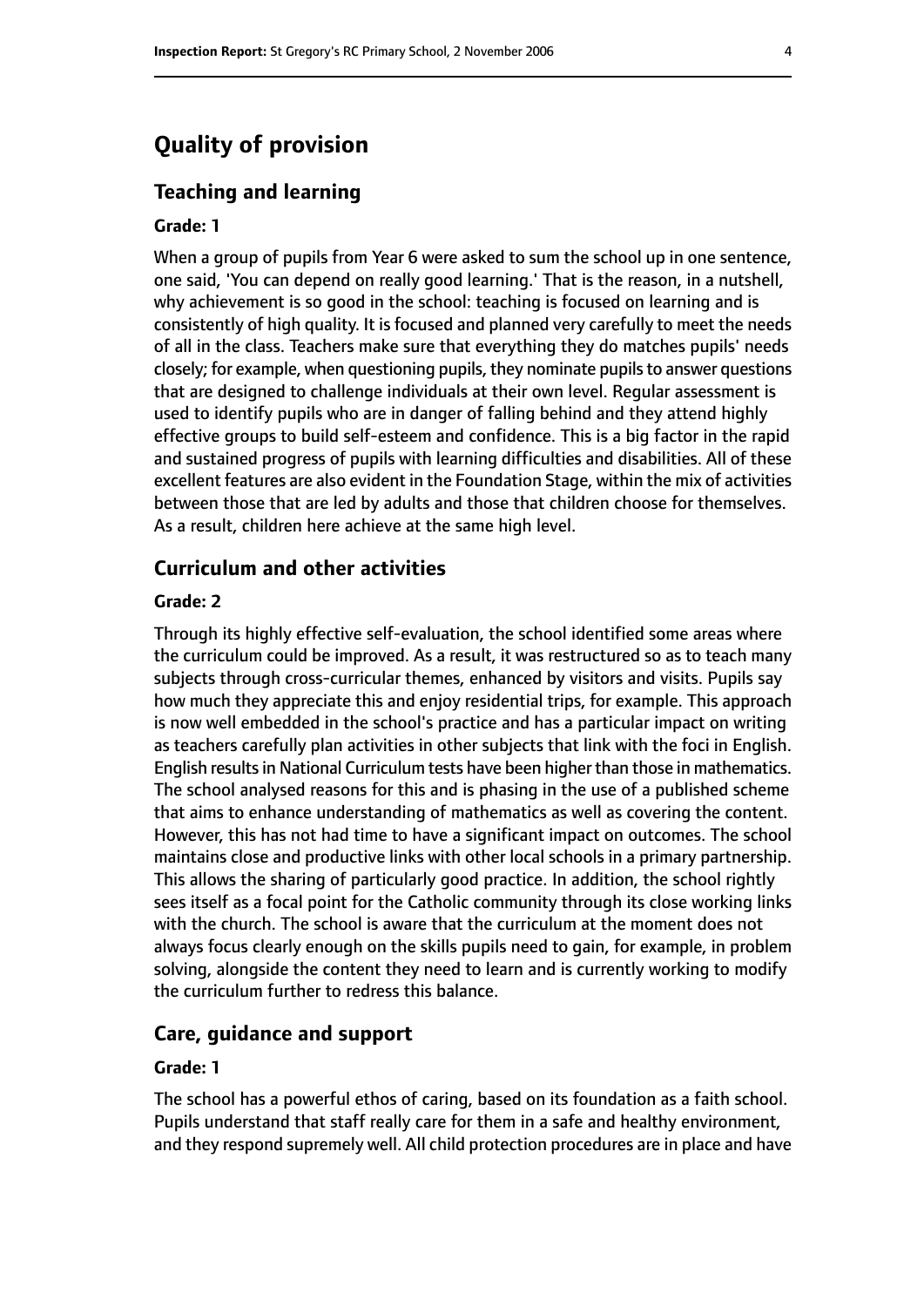a high priority. Rigorous tracking of pupils' progress ensures that all have work closely tailored to their needs. The school's use of booklets of 'Stepping Stones' enables pupils to have a very clear idea of how they are doing and what they need to do next. Pupils say they appreciate the discussions they have with staff about their targets and the helpful marking of their work. Parents speak highly of the support they and their children are given if they have difficulties in class.

## **Leadership and management**

#### **Grade: 1**

Excellent leadership and management from the headteacher and her deputy have ensured that the high standards in the school have been maintained over time, and improved in English in Key Stage 2. A clear focus on the individual is a major thread in the school's thinking and results in pupils making excellent progress based on their individual needs. Strategic planning is based on widespread consultation with interested parties and the outcomes of the school's exceptional self-evaluation and includes wholly appropriate priorities in this high-performing school. However, the criteria by which its success might be measured could be sharper. Nevertheless, the school's past performance and its knowledge of itself and its needs give it an outstanding capacity for further improvement. The governing body is supportive, very knowledgeable and challenges the school well. Individual governors are linked with different areas of the school, but they do not formally visit the school to see it at work or to discuss issues in depth, such as targets in the school development plan that fall within their area of interest.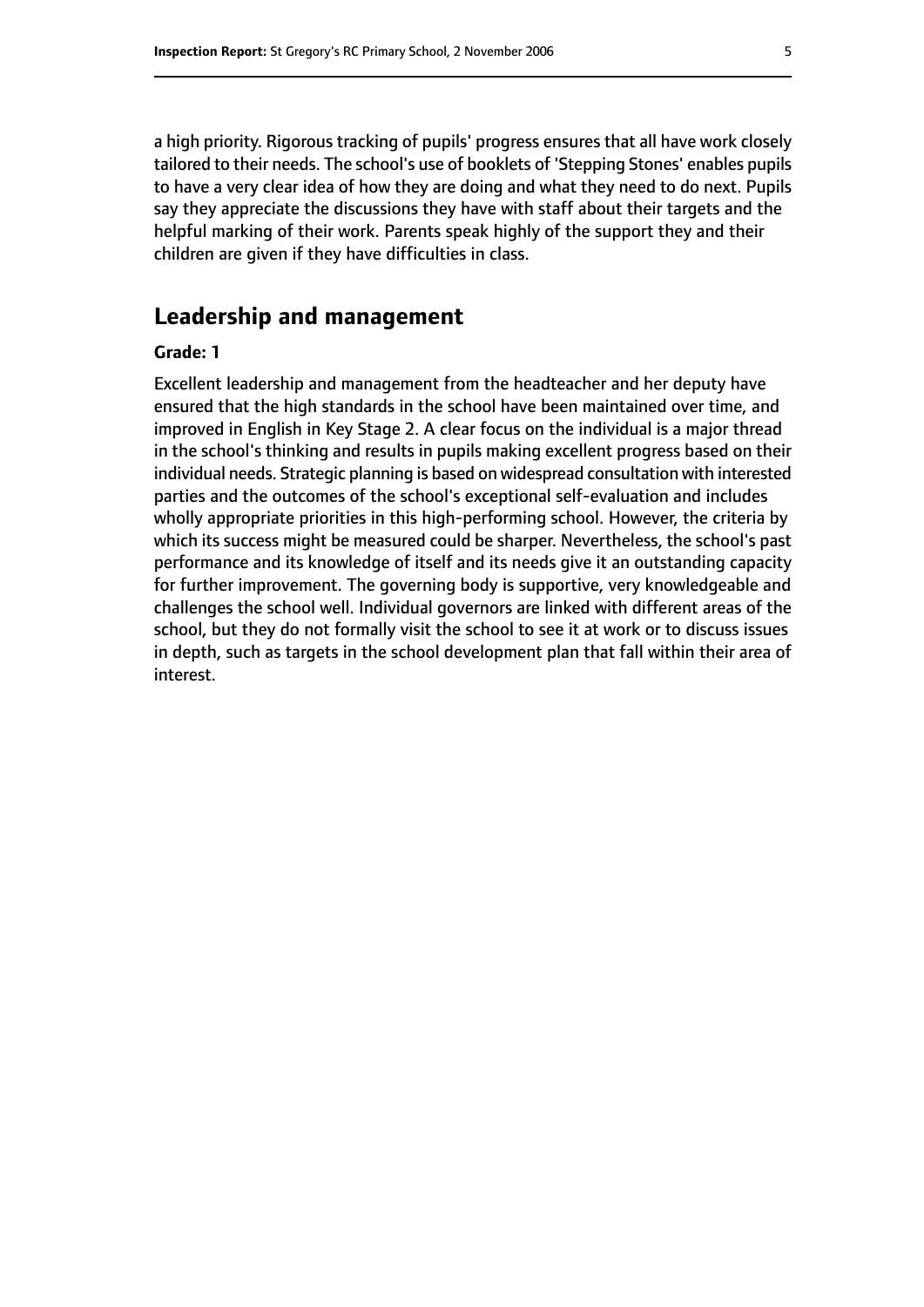**Any complaints about the inspection or the report should be made following the procedures set out inthe guidance 'Complaints about school inspection', whichis available from Ofsted's website: www.ofsted.gov.uk.**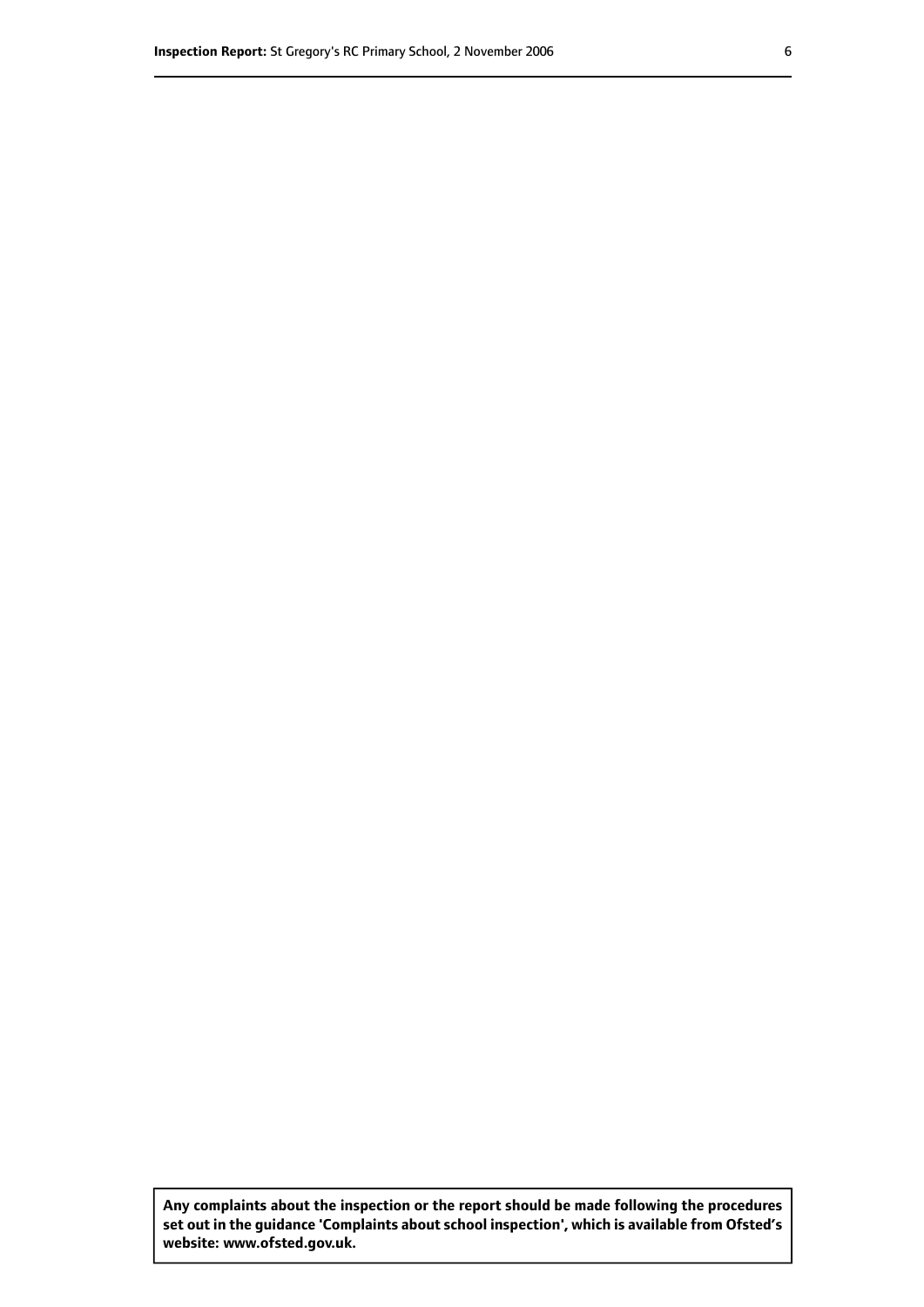## **Inspection judgements**

| Key to judgements: grade 1 is outstanding, grade 2 good, grade 3 satisfactory, and grade 4 | <b>School</b>  |
|--------------------------------------------------------------------------------------------|----------------|
| inadeauate                                                                                 | <b>Overall</b> |

## **Overall effectiveness**

| How effective, efficient and inclusive is the provision of education, integrated<br>care and any extended services in meeting the needs of learners? |     |
|------------------------------------------------------------------------------------------------------------------------------------------------------|-----|
| How well does the school work in partnership with others to promote learners'<br>well-being?                                                         |     |
| The quality and standards in the Foundation Stage                                                                                                    |     |
| The effectiveness of the school's self-evaluation                                                                                                    |     |
| The capacity to make any necessary improvements                                                                                                      |     |
| Effective steps have been taken to promote improvement since the last<br>inspection                                                                  | Yes |

## **Achievement and standards**

| How well do learners achieve?                                                                               |  |
|-------------------------------------------------------------------------------------------------------------|--|
| The standards <sup>1</sup> reached by learners                                                              |  |
| How well learners make progress, taking account of any significant variations between<br>groups of learners |  |
| How well learners with learning difficulties and disabilities make progress                                 |  |

## **Personal development and well-being**

| How good is the overall personal development and well-being of the<br>learners?                                  |  |
|------------------------------------------------------------------------------------------------------------------|--|
| The extent of learners' spiritual, moral, social and cultural development                                        |  |
| The behaviour of learners                                                                                        |  |
| The attendance of learners                                                                                       |  |
| How well learners enjoy their education                                                                          |  |
| The extent to which learners adopt safe practices                                                                |  |
| The extent to which learners adopt healthy lifestyles                                                            |  |
| The extent to which learners make a positive contribution to the community                                       |  |
| How well learners develop workplace and other skills that will contribute to<br>their future economic well-being |  |

## **The quality of provision**

| $\Box$ How effective are teaching and learning in meeting the full range of the $\Box$<br>  learners' needs?                |  |
|-----------------------------------------------------------------------------------------------------------------------------|--|
| $\overline{ }$ How well do the curriculum and other activities meet the range of needs<br>$\mid$ and interests of learners? |  |
| How well are learners cared for, guided and supported?                                                                      |  |

 $^1$  Grade 1 - Exceptionally and consistently high; Grade 2 - Generally above average with none significantly below average; Grade 3 - Broadly average to below average; Grade 4 - Exceptionally low.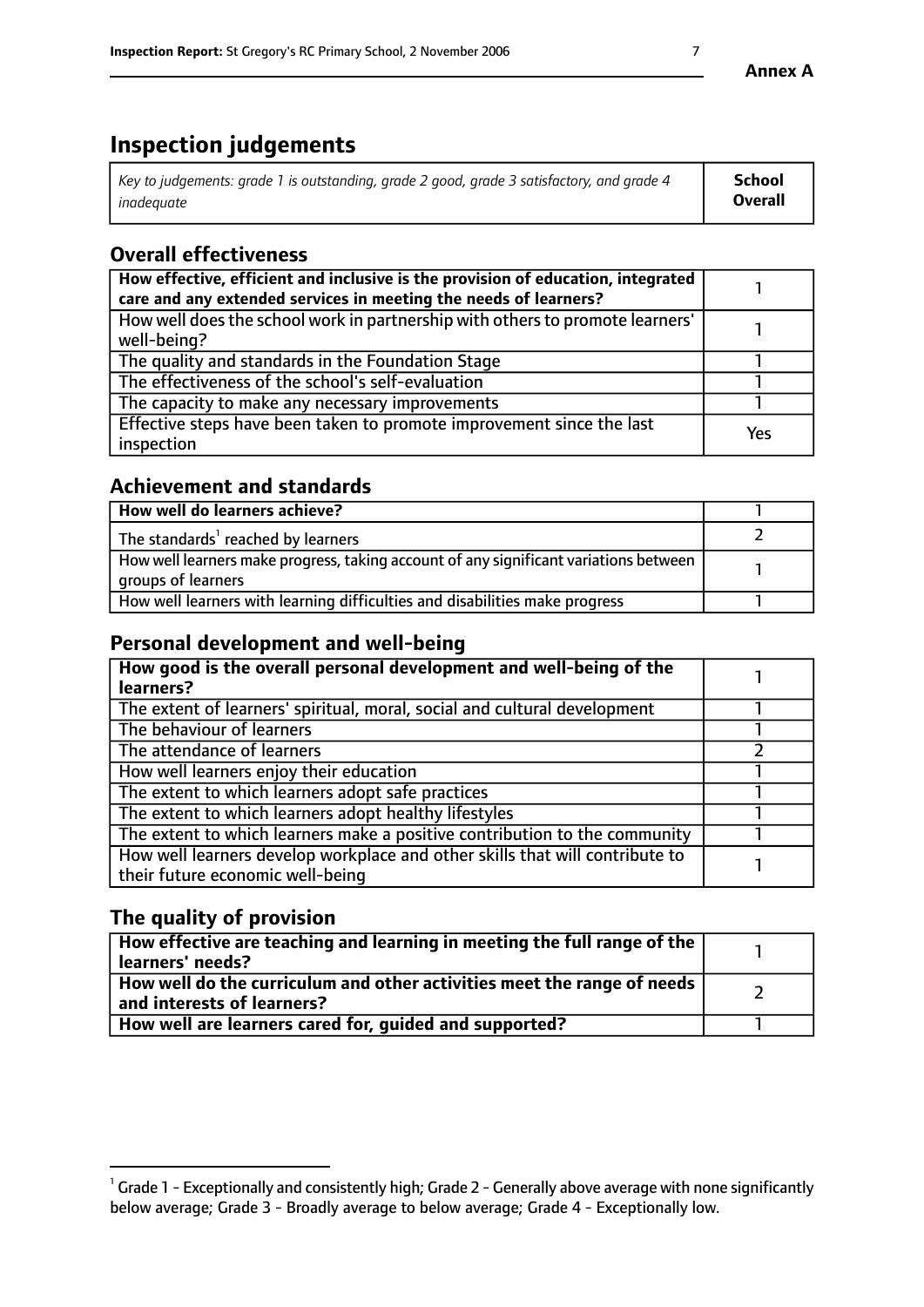## **Leadership and management**

| How effective are leadership and management in raising achievement<br>and supporting all learners?                                              |           |
|-------------------------------------------------------------------------------------------------------------------------------------------------|-----------|
| How effectively leaders and managers at all levels set clear direction leading<br>to improvement and promote high quality of care and education |           |
| How effectively performance is monitored, evaluated and improved to meet<br>challenging targets                                                 |           |
| How well equality of opportunity is promoted and discrimination tackled so<br>that all learners achieve as well as they can                     |           |
| How effectively and efficiently resources, including staff, are deployed to<br>achieve value for money                                          |           |
| The extent to which governors and other supervisory boards discharge their<br>responsibilities                                                  |           |
| Do procedures for safequarding learners meet current government<br>requirements?                                                                | Yes       |
| Does this school require special measures?                                                                                                      | <b>No</b> |
| Does this school require a notice to improve?                                                                                                   | <b>No</b> |